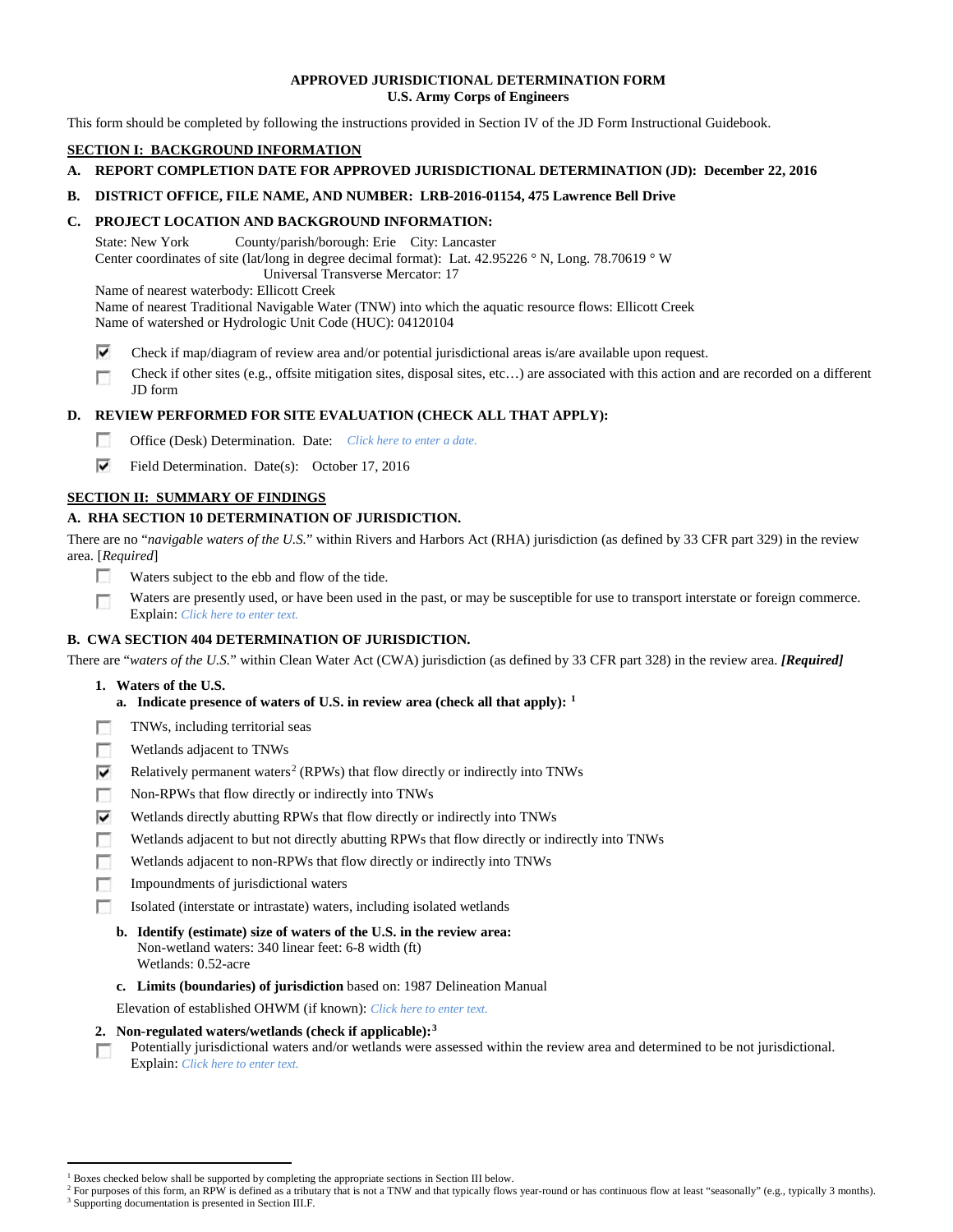## **SECTION III: CWA ANALYSIS**

## **A. TNWs AND WETLANDS ADJACENT TO TNWs**

**The agencies will assert jurisdiction over TNWs and wetlands adjacent to TNWs. If the aquatic resource is a TNW, complete Section III.A.1 and Section III.D.1. only; if the aquatic resource is a wetland adjacent to a TNW, complete Sections III.A.1 and 2 and Section III.D.1.; otherwise, see Section III.B below**.

- **1. TNW**  Identify TNW: *Click here to enter text.* Summarize rationale supporting determination: *Click here to enter text.*
- **2. Wetland adjacent to TNW**

Summarize rationale supporting conclusion that wetland is "adjacent": *Click here to enter text.*

## **B. CHARACTERISTICS OF TRIBUTARY (THAT IS NOT A TNW) AND ITS ADJACENT WETLANDS (IF ANY):**

**This section summarizes information regarding characteristics of the tributary and its adjacent wetlands, if any, and it helps determine whether or not the standards for jurisdiction established under Rapanos have been met.** 

**The agencies will assert jurisdiction over non-navigable tributaries of TNWs where the tributaries are "relatively permanent waters" (RPWs), i.e. tributaries that typically flow year-round or have continuous flow at least seasonally (e.g., typically 3 months). A wetland that directly abuts an RPW is also jurisdictional. If the aquatic resource is not a TNW, but has year-round (perennial) flow, skip to Section III.D.2. If the aquatic resource is a wetland directly abutting a tributary with perennial flow, skip to Section III.D.4.**

**A wetland that is adjacent to but that does not directly abut an RPW requires a significant nexus evaluation. Corps districts and EPA regions will include in the record any available information that documents the existence of a significant nexus between a relatively permanent tributary that is not perennial (and its adjacent wetlands if any) and a traditional navigable water, even though a significant nexus finding is not required as a matter of law.**

**If the waterbody[4](#page-1-0) is not an RPW, or a wetland directly abutting an RPW, a JD will require additional data to determine if the waterbody has a significant nexus with a TNW. If the tributary has adjacent wetlands, the significant nexus evaluation must consider the tributary in combination with all of its adjacent wetlands. This significant nexus evaluation that combines, for analytical purposes, the tributary and all of its adjacent wetlands is used whether the review area identified in the JD request is the tributary, or its adjacent wetlands, or both. If the JD covers a tributary with adjacent wetlands, complete Section III.B.1 for the tributary, Section III.B.2 for any onsite wetlands, and Section III.B.3 for all wetlands adjacent to that tributary, both onsite and offsite. The determination whether a significant nexus exists is determined in Section III.C below.**

- **1. Characteristics of non-TNWs that flow directly or indirectly into TNW**
	- **(i) General Area Conditions:**

Watershed size: 100 acres Drainage area: 100 acres

Average annual rainfall: 40 inches Average annual snowfall: 94 inches

**(ii) Physical Characteristics:**

(a) Relationship with TNW:

- Tributary flows directly into TNW.
- $\triangledown$  Tributary flows through 2 tributaries before entering TNW.

Project waters are 2-5 river miles from TNW. Project waters are 1 (or less) river miles from RPW. Project waters are 1-2 aerial (straight) miles from TNW. Project waters are 1 (or less) aerial (straight) miles from RPW. Project waters cross or serve as state boundaries. Explain: n/a

Identify flow route to TNW[5:](#page-1-1) From Amherst Ditch 18A to Ellicott Creek, Ellicott becomes a designated TNW within 3 river miles from the tributary in review area.

Tributary stream order, if known: *Click here to enter text.*

(b) General Tributary Characteristics (check all that apply):

**Tributary** is: Natural

- n Artificial (man-made). Explain: *Click here to enter text.*
- Manipulated (man-altered). Explain: once an intermittent tributary shown on the 1986 Erie County ⊽ Soil Survey map, it appears to have been moved

<span id="page-1-1"></span><span id="page-1-0"></span> <sup>4</sup> Note that the Instructional Guidebook contains additional information regarding swales, ditches, washes, and erosional features generally and in the arid West.

<sup>5</sup> Flow route can be described by identifying, e.g., tributary a, which flows through the review area, to flow into tributary b, which then flows into TNW.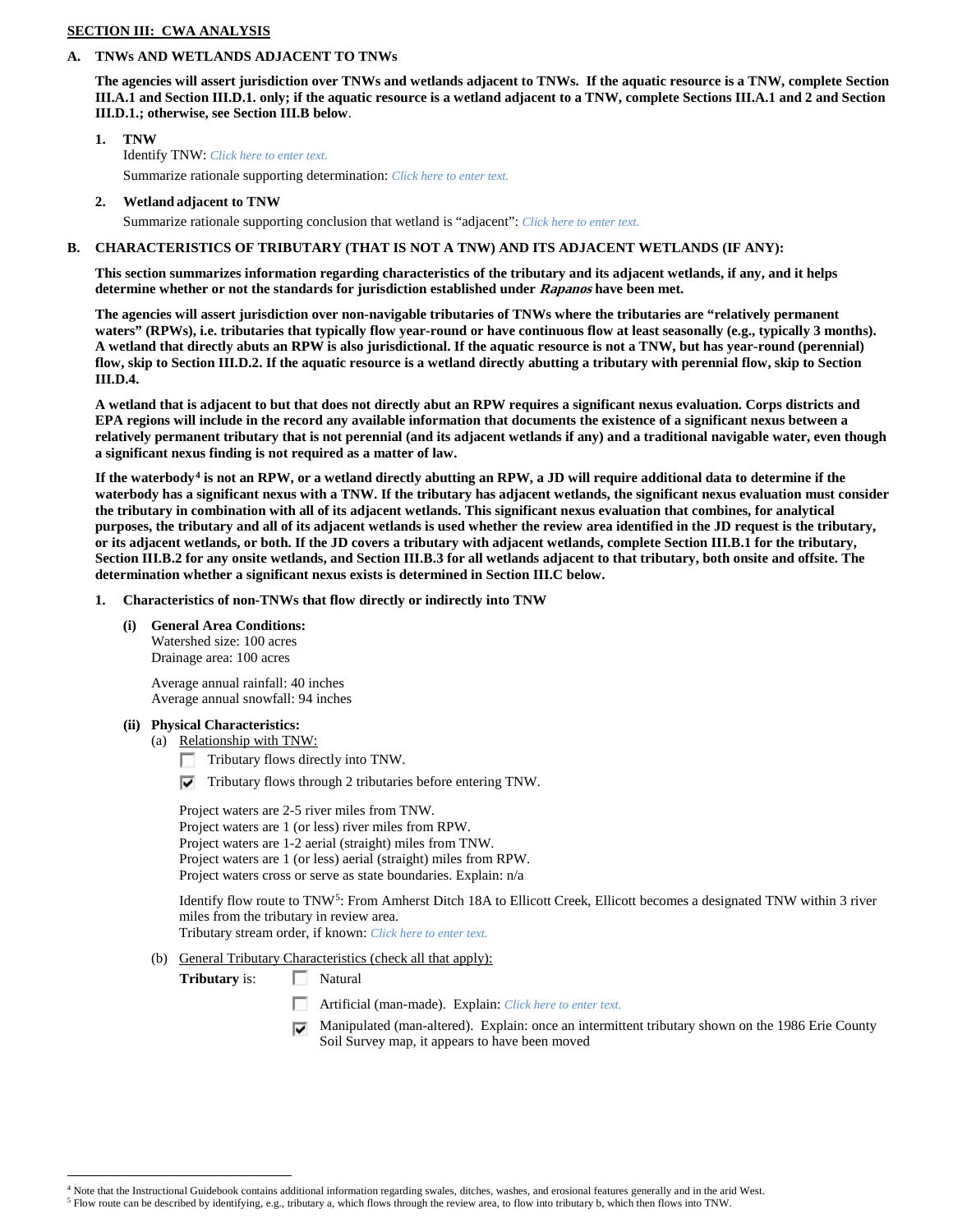| <b>Tributary</b> properties with respect to top of bank (estimate): |  |  |  |  |  |  |
|---------------------------------------------------------------------|--|--|--|--|--|--|
|---------------------------------------------------------------------|--|--|--|--|--|--|

Average width: 6-8 feet Average depth: 3 feet Average side slopes: 2:1

|             |                                                                                                                                                                                                                                                               | Primary tributary substrate composition (check all that apply):                                                                                                                                                                                                              |              |                                                         |                                                                                                                                                                                        |
|-------------|---------------------------------------------------------------------------------------------------------------------------------------------------------------------------------------------------------------------------------------------------------------|------------------------------------------------------------------------------------------------------------------------------------------------------------------------------------------------------------------------------------------------------------------------------|--------------|---------------------------------------------------------|----------------------------------------------------------------------------------------------------------------------------------------------------------------------------------------|
| ⊽<br>Silts  |                                                                                                                                                                                                                                                               | Sands                                                                                                                                                                                                                                                                        |              |                                                         | Concrete                                                                                                                                                                               |
|             | Cobbles                                                                                                                                                                                                                                                       | Gravel                                                                                                                                                                                                                                                                       |              |                                                         | Muck                                                                                                                                                                                   |
|             | Bedrock                                                                                                                                                                                                                                                       | Vegetation. Type/% cover: Click here to enter text.                                                                                                                                                                                                                          |              |                                                         |                                                                                                                                                                                        |
|             | Other. Explain: Click here to enter text.                                                                                                                                                                                                                     |                                                                                                                                                                                                                                                                              |              |                                                         |                                                                                                                                                                                        |
|             | Tributary geometry: Choose an item.                                                                                                                                                                                                                           | Presence of run/riffle/pool complexes. Explain: Click here to enter text.<br>Tributary gradient (approximate average slope): #%                                                                                                                                              |              |                                                         | Tributary condition/stability [e.g., highly eroding, sloughing banks]. Explain: Click here to enter text.                                                                              |
| $(c)$ Flow: | Tributary provides for: Seasonal Flow<br>Describe flow regime: Click here to enter text.                                                                                                                                                                      | Estimate average number of flow events in review area/year: Choose an item.<br>Other information on duration and volume: Click here to enter text.                                                                                                                           |              |                                                         |                                                                                                                                                                                        |
|             |                                                                                                                                                                                                                                                               | Surface flow is: Discrete and Confined Characteristics: Click here to enter text.                                                                                                                                                                                            |              |                                                         |                                                                                                                                                                                        |
|             |                                                                                                                                                                                                                                                               | Subsurface flow: Choose an item. Explain findings: Click here to enter text.<br>Dye (or other) test performed: Click here to enter text.                                                                                                                                     |              |                                                         |                                                                                                                                                                                        |
| $\sim$      | Tributary has (check all that apply):<br>$\overline{\triangledown}$ Bed and banks<br>changes in the character of soil<br>shelving<br>leaf litter disturbed or washed away<br>sediment deposition<br>water staining<br>other (list): Click here to enter text. | $\triangleright$ OHWM <sup>6</sup> (check all indicators that apply):<br>$\vert \cdot \vert$ clear, natural line impressed on the bank $\vert \cdot \vert$<br>vegetation matted down, bent, or absent<br>Discontinuous OHWM. <sup>7</sup> Explain: Click here to enter text. |              | the presence of wrack line<br>sediment sorting<br>scour | the presence of litter and debris<br>destruction of terrestrial vegetation<br>multiple observed or predicted flow events<br>abrupt change in plant community Click here to enter text. |
|             | High Tide Line indicated by:<br>oil or scum line along shore objects                                                                                                                                                                                          | fine shell or debris deposits (foreshore)                                                                                                                                                                                                                                    | $\mathbf{L}$ | survey to available datum;<br>physical markings;        | If factors other than the OHWM were used to determine lateral extent of CWA jurisdiction (check all that apply):<br>Mean High Water Mark indicated by:                                 |
|             | physical markings/characteristics                                                                                                                                                                                                                             |                                                                                                                                                                                                                                                                              |              |                                                         | vegetation lines/changes in vegetation types.                                                                                                                                          |

- tidal gauges
- other (list): *Click here to enter text.*

## **(iii) Chemical Characteristics:**

Characterize tributary (e.g., water color is clear, discolored, oily film; water quality; general watershed characteristics, etc.). Explain: appeared clear during the site visit

Identify specific pollutants, if known: unknown, but the tributary is surrounded by commercial development, roads, and the NYS Thruway, so pollutants typical to runoff from those areas would be expected.

<span id="page-2-1"></span><span id="page-2-0"></span> <sup>6</sup> <sup>6</sup>A natural or man-made discontinuity in the OHWM does not necessarily sever jurisdiction (e.g., where the stream temporarily flows underground, or where the OHWM has been removed by development or agricultural practices). Where there is a break in the OHWM that is unrelated to the waterbody's flow regime (e.g., flow over a rock outcrop or through a culvert), the agencies will look for indicators of flow above and below the break. 7 Ibid.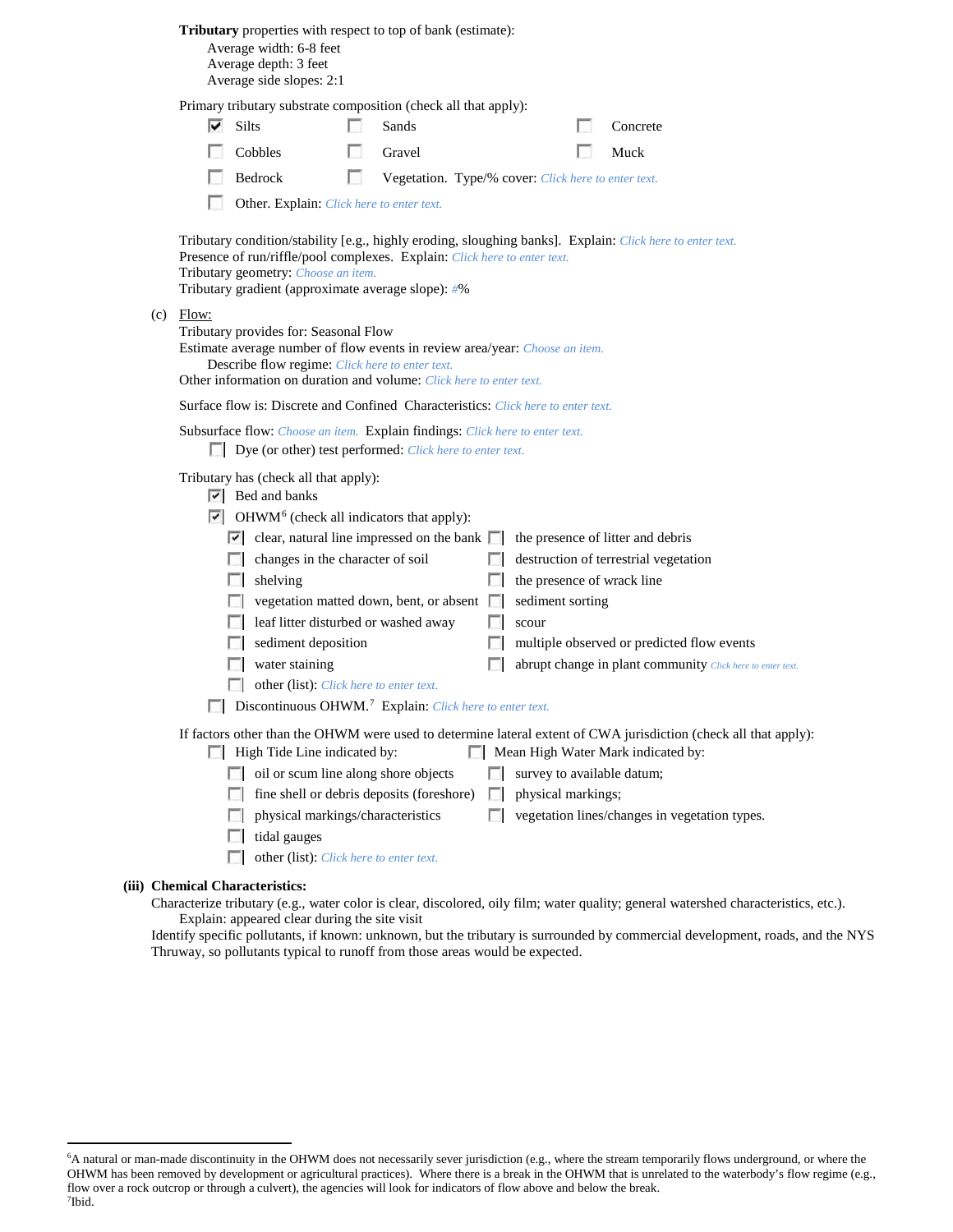#### **(iv) Biological Characteristics. Channel supports (check all that apply):**

- Riparian corridor. Characteristics (type, average width): *Click here to enter text.*
- $\blacktriangledown$  Wetland fringe. Characteristics: wetlands abut the tributary on both sides within the review area
- $\blacktriangleright$  Habitat for:
	- Federally Listed species. Explain findings: *Click here to enter text*.
	- Fish/spawn areas. Explain findings: *Click here to enter text.*
	- $\sim$ Other environmentally-sensitive species. Explain findings: *Click here to enter text.*
	- $\blacktriangleright$  Aquatic/wildlife diversity. Explain findings: habitat for aquatic invertrebrates, amphibians

#### **2. Characteristics of wetlands adjacent to non-TNW that flow directly or indirectly into TNW**

#### **(i) Physical Characteristics:**

- (a) General Wetland Characteristics:
	- Properties:
		- Wetland size: 0.52 acres

Wetland type. Explain: palustrine forested

Wetland quality. Explain: wetland contains mature trees intermixed with scrub shrub and some emergent vegetation providing habitat for a variety of wildlife, the wetland receives runoff from adjacent development and roads, receving contaminated water and holding which would allow for some contaminants to be removed prior to the water entering the tributary. Thus the wetlands contribute to water quality downstream.

- Project wetlands cross or serve as state boundaries. Explain: N/A
- (b) General Flow Relationship with Non-TNW:

Flow is: Intermittent Flow Explain: Flow appears to at least intermittent, with surface water visible in the tributary in most of the available aerial photos.

Surface flow is: Overland Sheetflow

Characteristics: water flows from wetland to tributary

Subsurface flow: Unknown Explain findings: *Click here to enter text.*

Dye (or other) test performed: *Click here to enter text.*

- (c) Wetland Adjacency Determination with Non-TNW:
	- $\triangledown$  Directly abutting
	- $\mathcal{L}$ Not directly abutting
		- Discrete wetland hydrologic connection. Explain: *Click here to enter text.*
		- E. Ecological connection. Explain: *Click here to enter text.*
		- Separated by berm/barrier. Explain: *Click here to enter text.*
- (d) Proximity (Relationship) to TNW

Project wetlands are 2-5 river miles from TNW.

Project waters are 1-2 aerial (straight) miles from TNW.

Flow is from: Wetland to Navigable Waters

Estimate approximate location of wetland as within the 500-year or greater floodplain.

#### **(ii) Chemical Characteristics:**

Characterize wetland system (e.g., water color is clear, brown, oil film on surface; water quality; general watershed characteristics; etc.). Explain: no obvious pollutants were observed during the site visit

Identify specific pollutants, if known: unknown, but the tributary is surrounded by commercial development, roads, and the NYS Thruway, so pollutants typical to runoff from those areas would be expected.

## **(iii) Biological Characteristics. Wetland supports (check all that apply):**

- Riparian buffer. Characteristics (type, average width): *Click here to enter text.*
- Vegetation type/percent cover. Explain: mainly forested
- $\overline{\triangledown}$  Habitat for:
	- Federally Listed species. Explain findings: *Click here to enter text*.
	- Fish/spawn areas. Explain findings: *Click here to enter text*.
	- Other environmentally-sensitive species. Explain findings: *Click here to enter text.*
	- Aquatic/wildlife diversity. Explain findings: *Click here to enter text.*

## **3. Characteristics of all wetlands adjacent to the tributary (if any)**

All wetland(s) being considered in the cumulative analysis: 1

Approximately (20) acres in total are being considered in the cumulative analysis. As apparent on aerial photos and the NWI map, the wetlands within the review area are part of one larger wetland that is approximately 20 acres in size.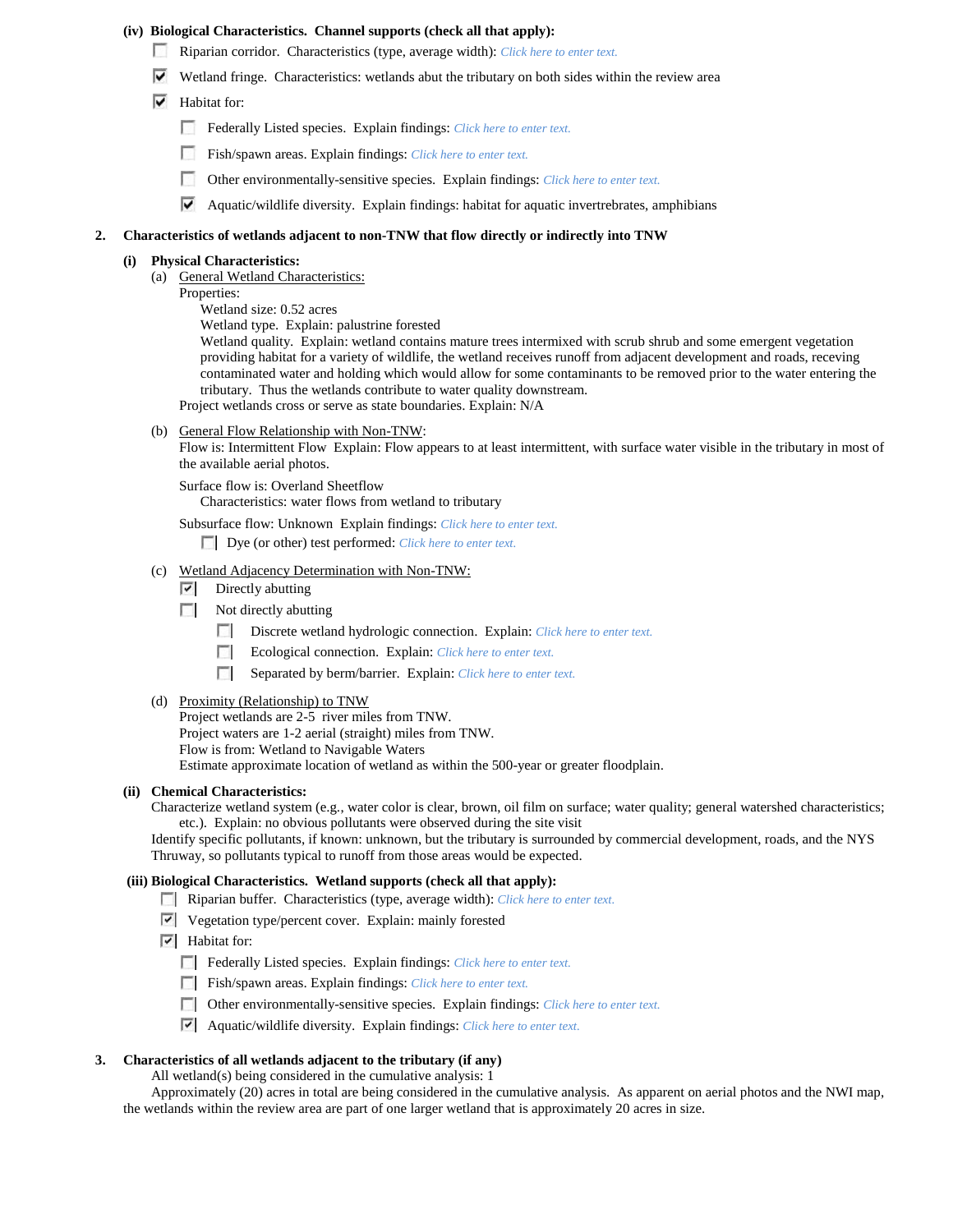For each wetland, specify the following:

| Directly abuts? $(Y/N)$ | Size (in acres) | Directly abuts? $(Y/N)$ | Size (in acres) |
|-------------------------|-----------------|-------------------------|-----------------|
| Yes                     |                 |                         |                 |
| Y/N                     |                 | Y / N                   |                 |
| Y/N                     |                 | Y / N                   |                 |
| $V/\mathcal{N}$         |                 |                         |                 |

Summarize overall biological, chemical and physical functions being performed: These wetlands provide the following functions and services: hydrologic flux and storage including floodwater and runoff attenuation and release; sediment and nutrient transport and retention; pollutant attenuation and release; biogeochemical cycling and storage; stream channel stability via serving as a natural buffer; biological productivity of micro/macro flora and fauna, decomposition, and community structure; and wildlife support including providing habitat.

## **C. SIGNIFICANT NEXUS DETERMINATION**

**A significant nexus analysis will assess the flow characteristics and functions of the tributary itself and the functions performed by any wetlands adjacent to the tributary to determine if they significantly affect the chemical, physical, and biological integrity of a TNW. For each of the following situations, a significant nexus exists if the tributary, in combination with all of its adjacent wetlands, has more than a speculative or insubstantial effect on the chemical, physical and/or biological integrity of a TNW. Considerations when evaluating significant nexus include, but are not limited to the volume, duration, and frequency of the flow of water in the tributary and its proximity to a TNW, and the functions performed by the tributary and all its adjacent wetlands. It is not appropriate to determine significant nexus based solely on any specific threshold of distance (e.g. between a tributary and its adjacent wetland or between a tributary and the TNW). Similarly, the fact an adjacent wetland lies within or outside of a floodplain is not solely determinative of significant nexus.** 

### **Draw connections between the features documented and the effects on the TNW, as identified in the** *Rapanos* **Guidance and discussed in the Instructional Guidebook. Factors to consider include, for example:**

- Does the tributary, in combination with its adjacent wetlands (if any), have the capacity to carry pollutants or flood waters to TNWs, or to reduce the amount of pollutants or flood waters reaching a TNW?
- Does the tributary, in combination with its adjacent wetlands (if any), provide habitat and lifecycle support functions for fish and other species, such as feeding, nesting, spawning, or rearing young for species that are present in the TNW?
- Does the tributary, in combination with its adjacent wetlands (if any), have the capacity to transfer nutrients and organic carbon that support downstream foodwebs?
- Does the tributary, in combination with its adjacent wetlands (if any), have other relationships to the physical, chemical, or biological integrity of the TNW?

## *Note: the above list of considerations is not inclusive and other functions observed or known to occur should be documented below:*

- **1. Significant nexus findings for non-RPW that has no adjacent wetlands and flows directly or indirectly into TNWs.** Explain findings of presence or absence of significant nexus below, based on the tributary itself, then go to Section III.D: *Click here to enter text.*
- **2. Significant nexus findings for non-RPW and its adjacent wetlands, where the non-RPW flows directly or indirectly into TNWs.**  Explain findings of presence or absence of significant nexus below, based on the tributary in combination with all of its adjacent wetlands, then go to Section III.D: *Click here to enter text.*
- **3. Significant nexus findings for wetlands adjacent to an RPW but that do not directly abut the RPW.** Explain findings of presence or absence of significant nexus below, based on the tributary in combination with all of its adjacent wetlands, then go to Section III.D: *Click here to enter text.*

## **D. DETERMINATIONS OF JURISDICTIONAL FINDINGS. THE SUBJECT WATERS/WETLANDS ARE (CHECK ALL THAT APPLY):**

- **1. TNWs and Adjacent Wetlands.** Check all that apply and provide size estimates in review area:
	- TNWs: *#* linear feet *#* width (ft), Or, *#* acres.
	- **Wetlands adjacent to TNWs: # acres.**

# **2. RPWs that flow directly or indirectly into TNWs.**

- Tributaries of TNWs where tributaries typically flow year-round are jurisdictional. Provide data and rationale indicating that tributary is perennial: *Click here to enter text.*.
- Tributaries of TNW where tributaries have continuous flow "seasonally" (e.g., typically three months each year) are jurisdictional. Data supporting this conclusion is provided at Section III.B. Provide rationale indicating that tributary flows seasonally: Amherst Town Ditch 18A is the name of the tributary running through the property. It is shown as a blue line on the USGS topo maps and as a riverine water body on the National Wetland Inventory map. The tributary has bed and bank features and an OHWM that were observed during the site visit. Water was also observed flowing in the tributary during the October 2016 site visit, which was after a unusually dry summer. Surface water is visible in aerial photographs from March 1995, March 2005, October 2008, and May 2015, providing evidence that the tributary has continuous flow at least seasonally.

Provide estimates for jurisdictional waters in the review area (check all that apply):

- $\triangledown$  Tributary waters: 340 linear feet 6-8 width (ft).
- Other non-wetland waters: *#* acres.
- Identify type(s) of waters: *Click here to enter text.*
- <span id="page-4-0"></span>**3. Non-RPWs[8](#page-4-0) that flow directly or indirectly into TNWs.**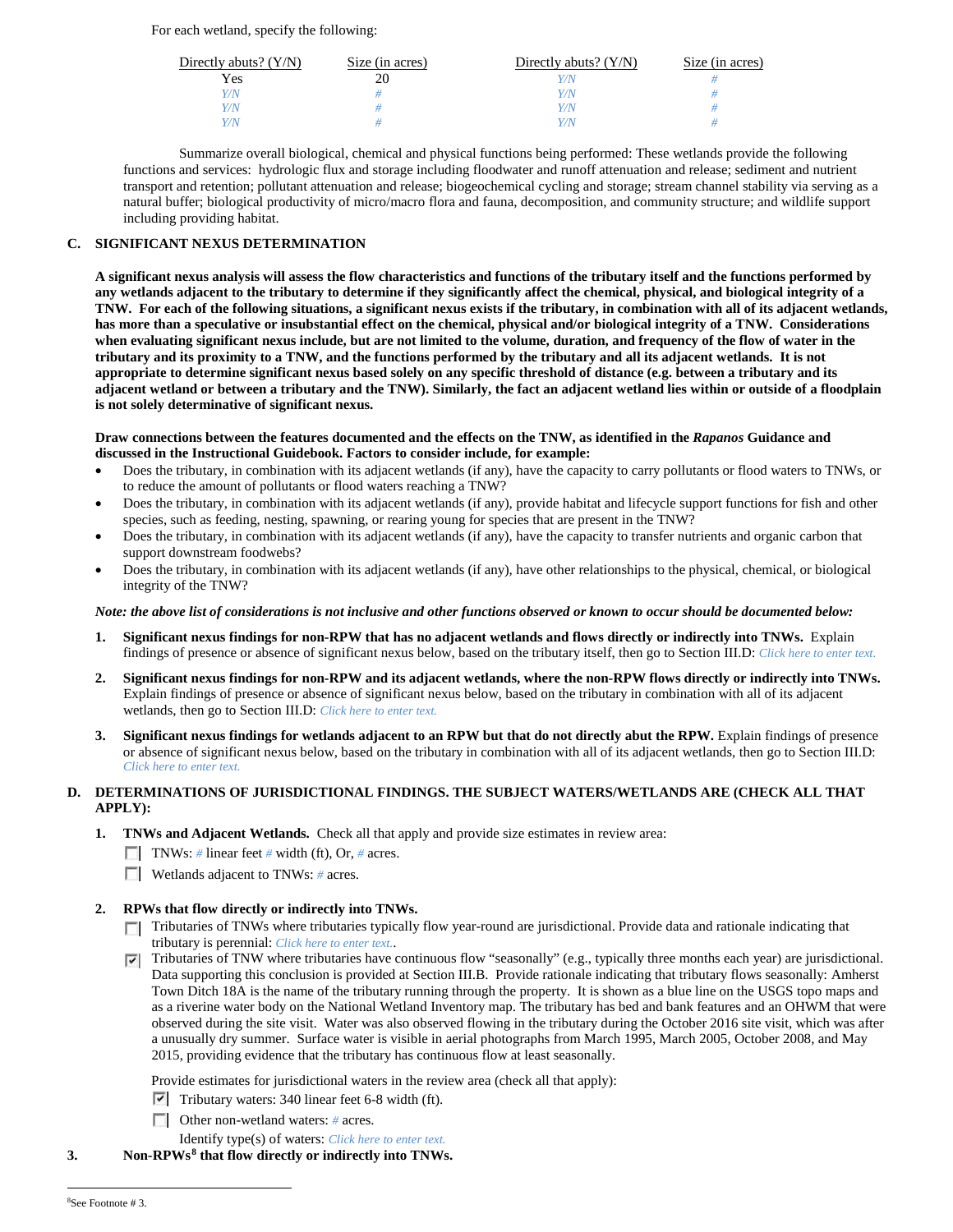Waterbody that is not a TNW or an RPW, but flows directly or indirectly into a TNW, and it has a significant nexus with a TNW is jurisdictional. Data supporting this conclusion is provided at Section III.C.

Provide estimates for jurisdictional waters within the review area (check all that apply):

- **Tributary waters:** # linear feet # width (ft).
- Other non-wetland waters: *#* acres.

Identify type(s) of waters: *Click here to enter text.*

#### **4. Wetlands directly abutting an RPW that flow directly or indirectly into TNWs.**

- Wetlands directly abut RPW and thus are jurisdictional as adjacent wetlands.
	- Wetlands directly abutting an RPW where tributaries typically flow year-round. Provide data and rationale **TT** indicating that tributary is perennial in Section III.D.2, above. Provide rationale indicating that wetland is directly abutting an RPW: *Click here to enter text.*
	- Wetlands directly abutting an RPW where tributaries typically flow "seasonally." Provide data indicating that tributary is seasonal in Section III.B and rationale in Section III.D.2, above. Provide rationale indicating that wetland is directly abutting an RPW: *Click here to enter text.*

Provide acreage estimates for jurisdictional wetlands in the review area: *#* acres.

#### **5. Wetlands adjacent to but not directly abutting an RPW that flow directly or indirectly into TNWs.**

Wetlands that do not directly abut an RPW, but when considered in combination with the tributary to which they are Г. adjacent and with similarly situated adjacent wetlands, have a significant nexus with a TNW are jurisidictional. Data supporting this conclusion is provided at Section III.C.

Provide acreage estimates for jurisdictional wetlands in the review area: *#* acres.

#### **6. Wetlands adjacent to non-RPWs that flow directly or indirectly into TNWs.**

 $\Box$  Wetlands adjacent to such waters, and have when considered in combination with the tributary to which they are adjacent and with similarly situated adjacent wetlands, have a significant nexus with a TNW are jurisdictional. Data supporting this conclusion is provided at Section III.C.

Provide estimates for jurisdictional wetlands in the review area: *#* acres.

#### **7. Impoundments of jurisdictional waters. [9](#page-5-0)**

As a general rule, the impoundment of a jurisdictional tributary remains jurisdictional.

- Demonstrate that impoundment was created from "waters of the U.S.," or **I**
- m Demonstrate that water meets the criteria for one of the categories presented above (1-6), or
- m. Demonstrate that water is isolated with a nexus to commerce (see E below).

## **E. ISOLATED [INTERSTATE OR INTRA-STATE] WATERS, INCLUDING ISOLATED WETLANDS, THE USE, DEGRADATION OR DESTRUCTION OF WHICH COULD AFFECT INTERSTATE COMMERCE, INCLUDING ANY SUCH WATERS (CHECK ALL THAT APPLY):[10](#page-5-1)**

- which are or could be used by interstate or foreign travelers for recreational or other purposes.
- from which fish or shellfish are or could be taken and sold in interstate or foreign commerce.
- which are or could be used for industrial purposes by industries in interstate commerce.
- Interstate isolated waters.Explain: *Click here to enter text.*
- Other factors.Explain: *Click here to enter text.*

## **Identify water body and summarize rationale supporting determination:** *Click here to enter text.*

Provide estimates for jurisdictional waters in the review area (check all that apply):

- Tributary waters: # linear feet # width (ft).
- Other non-wetland waters: *#* acres.

Identify type(s) of waters: *Click here to enter text.*

Wetlands: # acres.

<sup>&</sup>lt;sup>9</sup> To complete the analysis refer to the key in Section III.D.6 of the Instructional Guidebook.

<span id="page-5-1"></span><span id="page-5-0"></span><sup>&</sup>lt;sup>10</sup> Prior to asserting or declining CWA jurisdiction based solely on this category, Corps Districts will elevate the action to Corps and EPA HQ for review consistent with the process described in the Corps/EPA *Memorandum Regarding CWA Act Jurisdiction Following Rapanos.*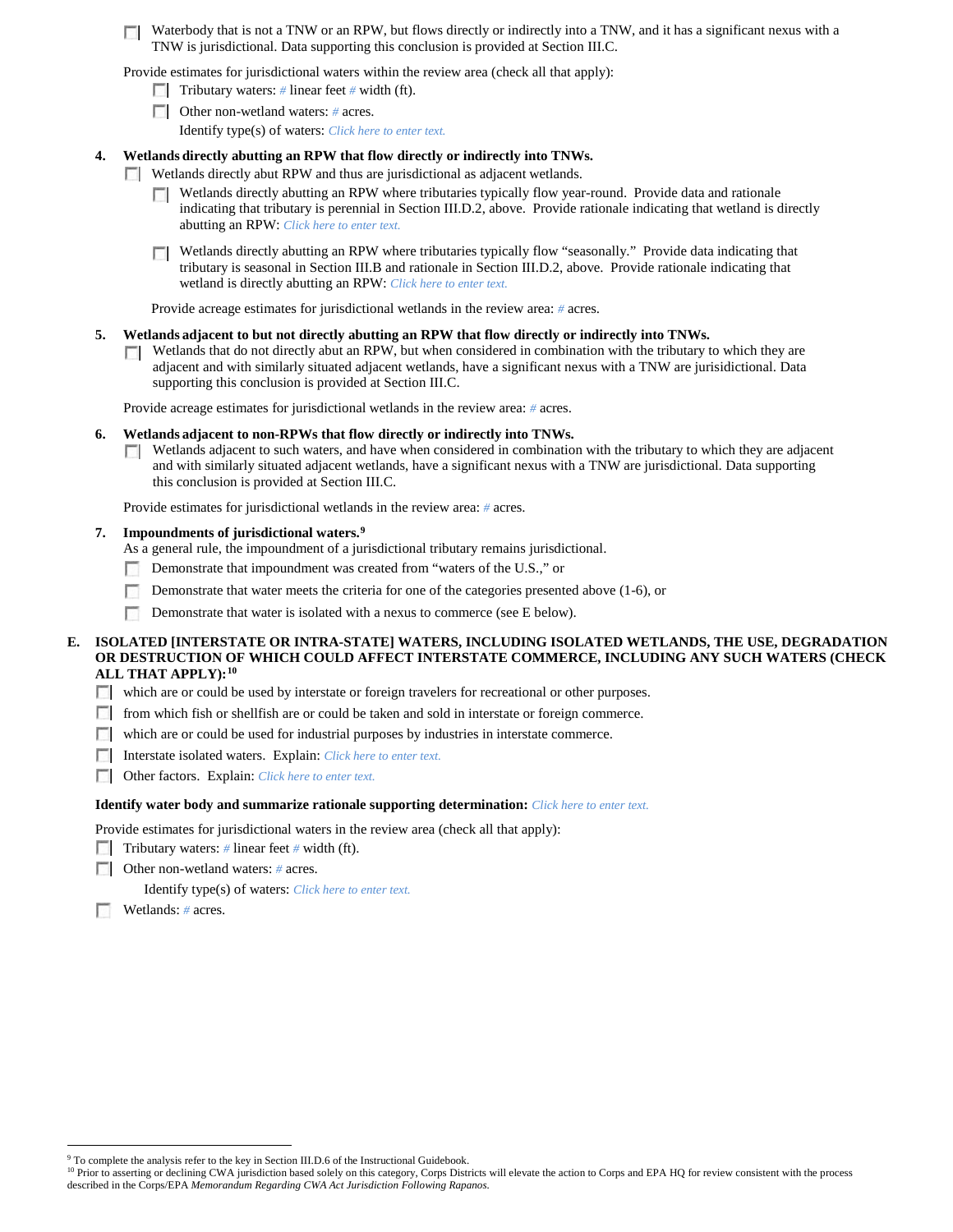| NON-JURISDICTIONAL WATERS, INCLUDING WETLANDS (CHECK ALL THAT APPLY):<br>F.                                                                                                                                                                                                                                                                                                                                                                    |
|------------------------------------------------------------------------------------------------------------------------------------------------------------------------------------------------------------------------------------------------------------------------------------------------------------------------------------------------------------------------------------------------------------------------------------------------|
| If potential wetlands were assessed within the review area, these areas did not meet the criteria in the 1987 Corps of Engineers<br>Wetland Delineation Manual and/or appropriate Regional Supplements.<br>Review area included isolated waters with no substantial nexus to interstate (or foreign) commerce.<br>г<br>Prior to the Jan 2001 Supreme Court decision in "SWANCC," the review area would have been regulated based solely on the |
| "Migratory Bird Rule" (MBR).                                                                                                                                                                                                                                                                                                                                                                                                                   |
| $\mathbb{R}^2$<br>Waters do not meet the "Significant Nexus" standard, where such a finding is required for jurisdiction. Explain: Click here to enter text.<br>г                                                                                                                                                                                                                                                                              |
| Other: (explain, if not covered above): Click here to enter text.                                                                                                                                                                                                                                                                                                                                                                              |
| Provide acreage estimates for non-jurisdictional waters in the review area, where the sole potential basis of jurisdiction is the MBR factors<br>(i.e., presence of migratory birds, presence of endangered species, use of water for irrigated agriculture), using best professional judgment<br>(check all that apply):<br>Non-wetland waters (i.e., rivers, streams): # linear feet # width (ft).                                           |
| Lakes/ponds: $# \, \text{acres.}$                                                                                                                                                                                                                                                                                                                                                                                                              |
| Other non-wetland waters: # acres. List type of aquatic resource: Click here to enter text                                                                                                                                                                                                                                                                                                                                                     |
| Wetlands: # acres.                                                                                                                                                                                                                                                                                                                                                                                                                             |
| Provide acreage estimates for non-jurisdictional waters in the review area that do not meet the "Significant Nexus" standard, where such a<br>finding is required for jurisdiction (check all that apply):<br>Non-wetland waters (i.e., rivers, streams): $\#$ linear feet $\#$ width (ft).                                                                                                                                                    |
| Lakes/ponds: $# \, \text{acres.}$                                                                                                                                                                                                                                                                                                                                                                                                              |
| Other non-wetland waters: # acres. List type of aquatic resource: Click here to enter text                                                                                                                                                                                                                                                                                                                                                     |
| Wetlands: # acres.                                                                                                                                                                                                                                                                                                                                                                                                                             |
| <b>SECTION IV: DATA SOURCES.</b>                                                                                                                                                                                                                                                                                                                                                                                                               |
| A. SUPPORTING DATA. Data reviewed for JD (check all that apply - checked items shall be included in case file and, where checked and<br>requested, appropriately reference sources below):<br>$\triangledown$ Maps, plans, plots or plat submitted by or on behalf of the applicant/consultant: Click here to enter text.                                                                                                                      |
| Data sheets prepared/submitted by or on behalf of the applicant/consultant.<br>⊽                                                                                                                                                                                                                                                                                                                                                               |
| $ \nabla $ Office concurs with data sheets/delineation report.                                                                                                                                                                                                                                                                                                                                                                                 |
| Office does not concur with data sheets/delineation report.<br>Data sheets prepared by the Corps: Click here to enter text.                                                                                                                                                                                                                                                                                                                    |
| $\sim$<br>Corps navigable waters' study: Click here to enter text.                                                                                                                                                                                                                                                                                                                                                                             |
| U.S. Geological Survey Hydrologic Atlas: Click here to enter text.                                                                                                                                                                                                                                                                                                                                                                             |
| USGS NHD data.                                                                                                                                                                                                                                                                                                                                                                                                                                 |
| <b>USGS 8</b> and 12 digit HUC maps.                                                                                                                                                                                                                                                                                                                                                                                                           |
| U.S. Geological Survey map(s). Cite scale & quad name: NY-Lancaster<br>V.                                                                                                                                                                                                                                                                                                                                                                      |
| USDA Natural Resources Conservation Service Soil Survey. Citation: Click here to enter text.<br><b>Di</b>                                                                                                                                                                                                                                                                                                                                      |
| National wetlands inventory map(s). Cite name: Click here to enter text.<br>г                                                                                                                                                                                                                                                                                                                                                                  |
| <b>State/Local wetland inventory map(s):</b> Click here to enter text.<br>п                                                                                                                                                                                                                                                                                                                                                                    |
| FEMA/FIRM maps: Click here to enter text.<br>$\sim$                                                                                                                                                                                                                                                                                                                                                                                            |
| 100-year Floodplain Elevation is: Click here to enter text. (National Geodectic Vertical Datum of 1929)<br>L.                                                                                                                                                                                                                                                                                                                                  |
| Photographs: $\triangledown$ Aerial (Name & Date): Google Earth, various years<br>⊽                                                                                                                                                                                                                                                                                                                                                            |
| or <b>Other</b> (Name & Date): Click here to enter text.<br><b>College</b>                                                                                                                                                                                                                                                                                                                                                                     |
| Previous determination(s). File no. and date of response letter: Click here to enter text.<br>п<br>Applicable/supporting case law: Click here to enter text.<br>n                                                                                                                                                                                                                                                                              |
| Applicable/supporting scientific literature: Click here to enter text.<br>г                                                                                                                                                                                                                                                                                                                                                                    |
| Other information (please specify): Click here to enter text.<br>г                                                                                                                                                                                                                                                                                                                                                                             |
| <b>B. ADDITIONAL COMMENTS TO SUPPORT JD:</b>                                                                                                                                                                                                                                                                                                                                                                                                   |
| Significant nexus findings for wetlands directly abutting a seasonal RPW. The wetlands in the review Wetland A, B and C, are all part of one                                                                                                                                                                                                                                                                                                   |

Significant nexus findings for wetlands directly abutting a seasonal RPW: The wetlands in the review, Wetland A, B and C, are all part of one large contiguous wetland that based on aerial photography and NWI maps is at least 20 acres in size. This wetland has hydrologic connectivity to Ellicott Creek, thereby providing a significant nexus between the stream and its adjacent/abutting wetlands and the downstream TNW. Hydrologic connectivity refers to the flow that transports organic matter and nutrients, energy, and aquatic organisms throughout the system.

The wetlands directly affect the nature of the water entering Amherst Ditch 18 A and its downstream receiving waters, both in quantity and chemical/physical attributes. This occurs through the reduction of runoff rates of water received by Amherst Dithc 18A resulting from attenuation and storage of floodwaters; capture of water through evapotranspiration; storage of runoff; and filtering and/or storage of nutrients, chemicals, and sediments contained in rainfall, runoff, or other hydrologic inputs. Ultimately, this affects the downstream TNW, Ellicott Creek, as the wetlands